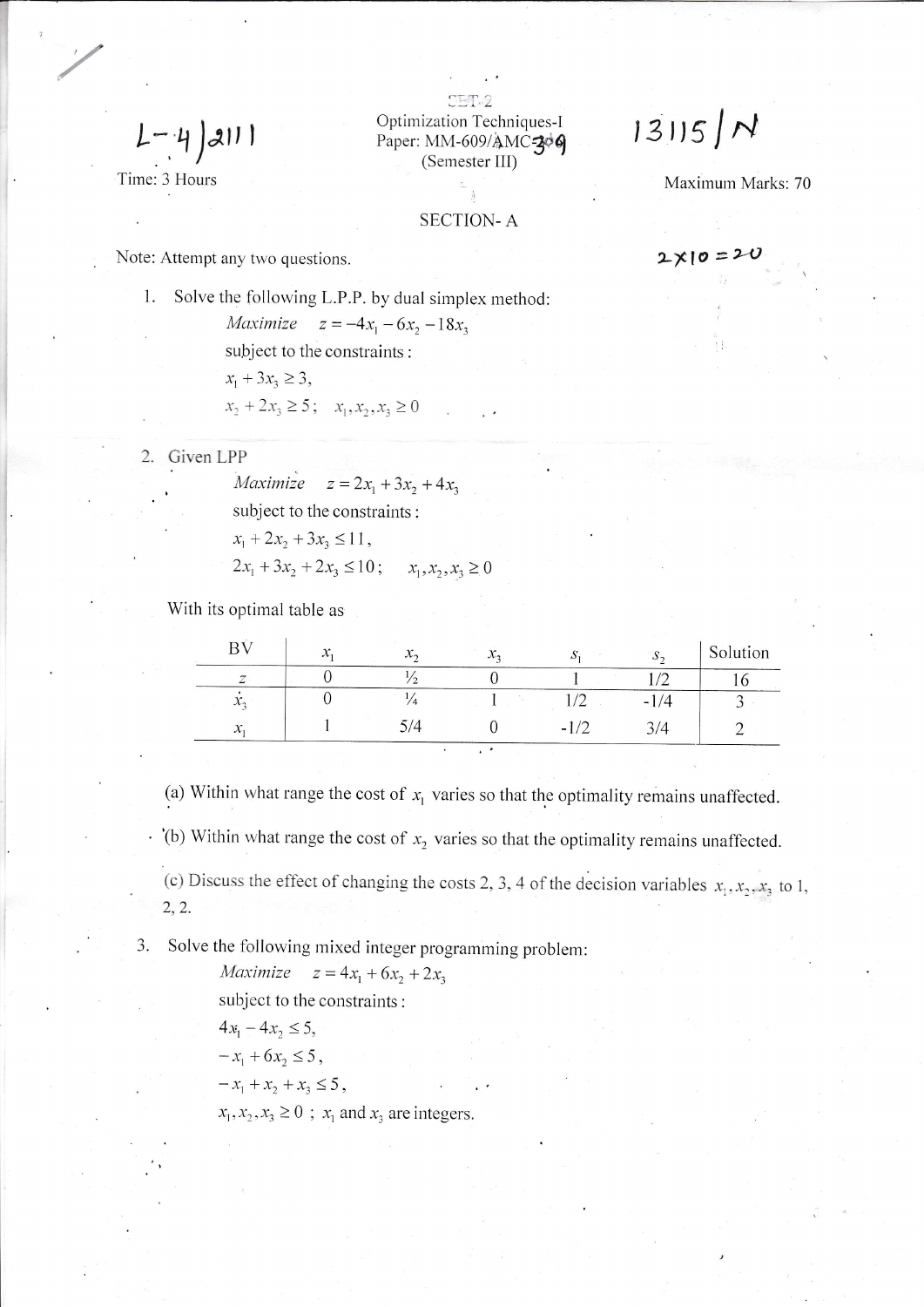Minimize  $z = x_1^2 + x_2^2 + x_3^2$ .

subject to the constraints:

 $x_1 + x_2 + x_3 \ge 15$  and  $x_1, x_2, x_3 \ge 0$ 

#### $2 \times 10 = 20$

### **SECTION-B**

Note: Attempt any two questions.

- 5. Give the mathematical formulation of assignment problem. Give two applications of assignment problem. Explain a method of solving the assignment problem.
- 6. There are five jobs to be assigned to five machines. Cost of completion of the jobs on the respective machine are as given in the table below:

|                | $M_{\tau}$ | М, | $M_{\rm{2}}$ | $M_{\rm 4}$ |          |
|----------------|------------|----|--------------|-------------|----------|
| J1             | м.<br>60   |    | n۵           | 80          | 90       |
| J <sub>2</sub> | 60         | υυ | 100          | 85          | 85       |
| J3             | 60         | 38 | 105          | 90          | 95       |
| 14             |            | 45 | 120          | 90          | 100      |
| J5             | OD         | 4U |              | 87          | $\Omega$ |

Find optimal assignment of jobs to the machines so as to minimize the total cost of all the jobs. Is the solution obtained unique? If not, work out an alternative solution and calculate the total cost.

7. Find the starting solution in the following transportation problem by Vogel's approximation method. Also obtain the optimum solution:

|               |    | D,              |    |    | Supply |
|---------------|----|-----------------|----|----|--------|
| $\mathcal{O}$ |    |                 |    |    | 70     |
| $S_2$         |    |                 |    |    | 55     |
| $D_3$         |    |                 |    |    |        |
| Demand        | οJ | $\bigcap$<br>33 | ΟU | +− |        |

8. Solve the following game graphically:

Player B  
\nPlayer A<sub>1</sub> 
$$
\begin{bmatrix} B_1 & B_2 & B_3 & B_4 \ B_2 & 1 & 0 & -2 \ 1 & 0 & 3 & 2 \end{bmatrix}
$$

 $2 \times 10 = 20$